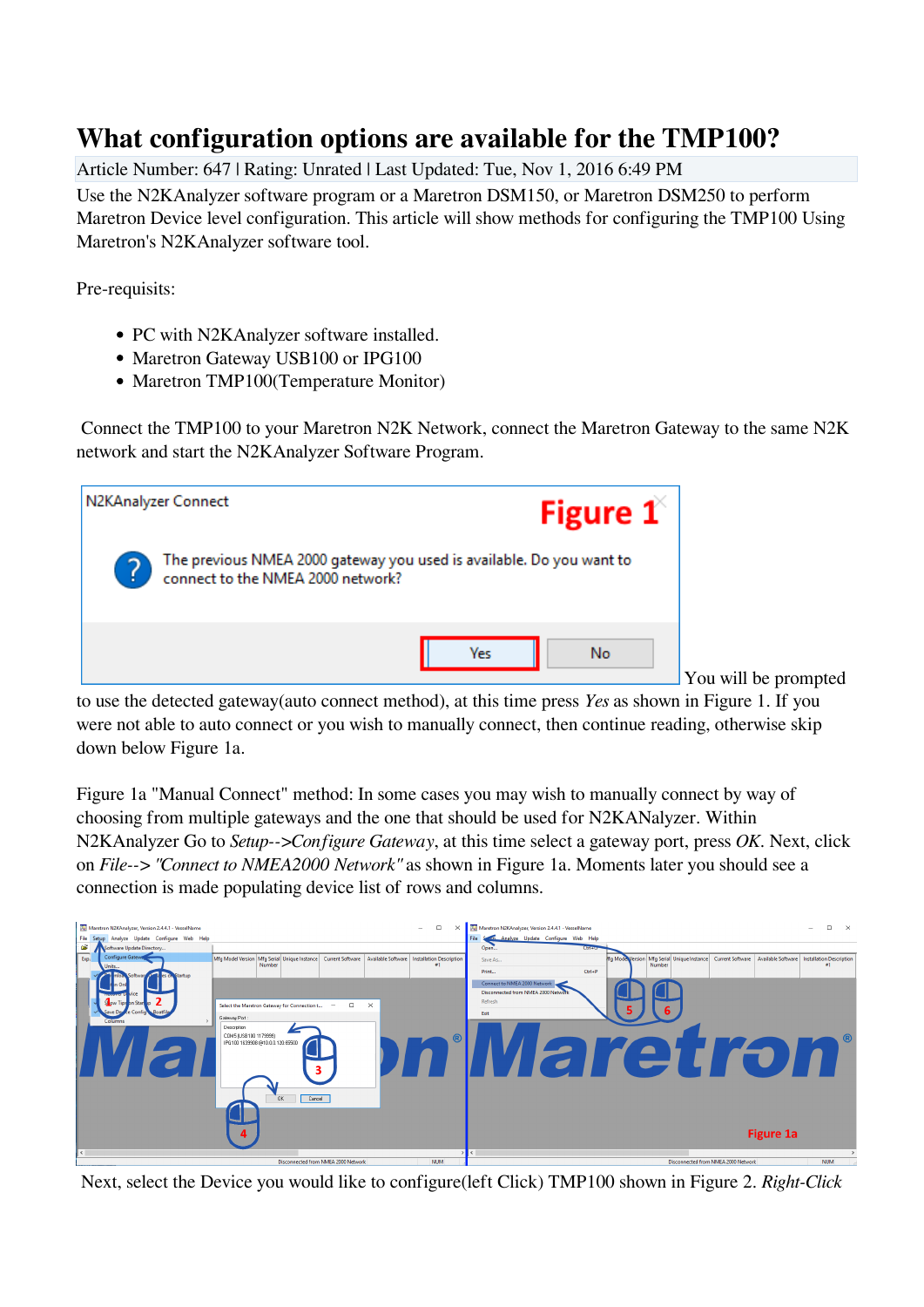that same device row, left click to select *"Configure Device"* Figure 3, to show the configuration dialog Figure 4 .



Observe Figure 4, within **Step 1:** Configure the Device Label, channel instance, channel source, and channel label. In Figure 4; *Channel #0 is set as Exhaust Gas Temperature*, instance #0 followed by specific channel label to help identify the instance easily when displaying the parameter later on. By configuring each channel's source, instance and label with attributes that best describes the application this helps users display and alarm data properly. Note: In special cases that a provided *Source* option does not best describe the application within the selection drop down list, a "User Defined###" source is available. **Step 2:** Finally, press *"Put Config to Device"* once all your edits have been completed. One thing you should notice is a realtime measurement for each channel (shown in Step 1). One can use the Real-time measurement to validate the sensors installation with ease.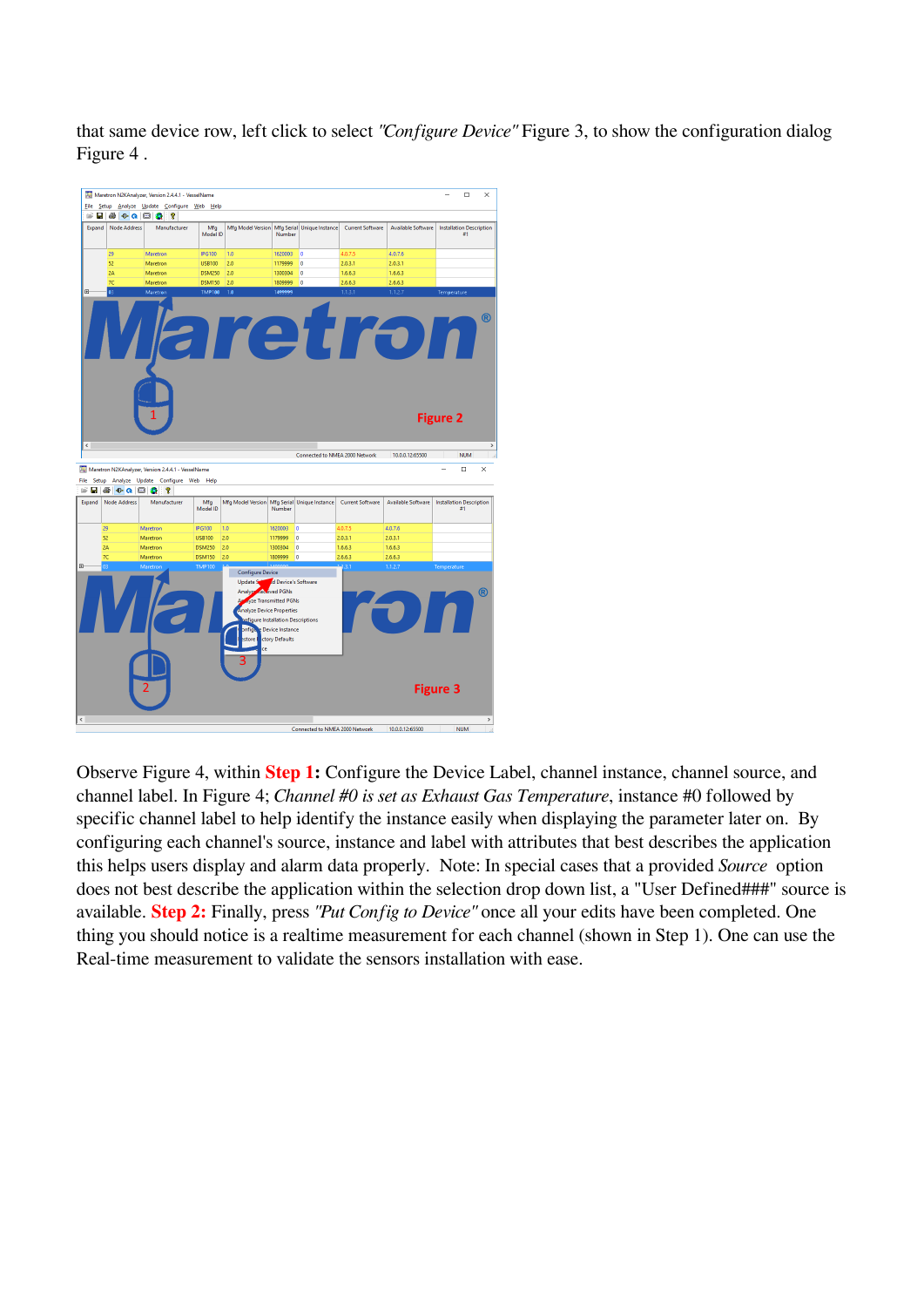| TMP100 (0x04) 1499999 - Configuration Dialog                                                                                                          | $\times$                     |
|-------------------------------------------------------------------------------------------------------------------------------------------------------|------------------------------|
| Step 1<br>General<br>Advanced   PGN Enable/Disable   Installation Description                                                                         |                              |
| Device Label<br>Source, Label, and Instance<br>(Max. 32 Characters)<br><b>Ship Temperatures</b>                                                       |                              |
| Channel #0<br>Channel #3<br>Tempe ature: 545°F<br>Instance:<br>Instance:<br>0<br>6                                                                    | Temperature: 199°F           |
| <b>Exhaust Gas Temperature</b><br>Source:<br>Source:<br>PORT EGT<br>Boiler<br>Label:<br>Label:                                                        | <b>Bait Well Temperature</b> |
| Channel #1<br>Channel #4<br>취 Temperature: 527°F<br>Instance:<br>Instance:<br>$\circ$<br>1                                                            | → Temperature: 76°F          |
| <b>Exhaust Gas Temperature</b><br>Source:<br>Source:                                                                                                  | Main Cabin Temperature       |
| Label:<br><b>STBD EGT</b><br>Label:<br>Channel #2<br>Channel #5                                                                                       | Capt Cabin Termperature      |
| Temperature: 77°F<br>Instance:<br>0<br>Instance:<br>1                                                                                                 | Temperature: 77°F            |
| Sea Temperature<br>Source:<br>Source:                                                                                                                 | Main Cabin Temperature       |
| Label:<br><b>Raw Water</b><br><b>Crew Quarters</b><br>Label:                                                                                          |                              |
| Save Config To File $S$ tepa $2$ ry Defaults<br>Load Config From File                                                                                 |                              |
| Figure 4<br>Get Config From Device<br>Put Config To Device<br>Close<br>RED text indicates a changed parameter that has not yet been put to the device |                              |

 You can validate the configuration by way of using the Virtual DSM250. Simply click on the DSM250 icon located within the shortcut palette under the menu items of N2KAnalyzer shown in Figure 5, Step 1. Visit the following link <https://www.maretron.com/support/knowledgebase/phpkbv7/article.php?id=362> [to learn more about displaying temperatures on a DSM250.](https://www.maretron.com/support/knowledgebase/phpkbv7/article.php?id=362)